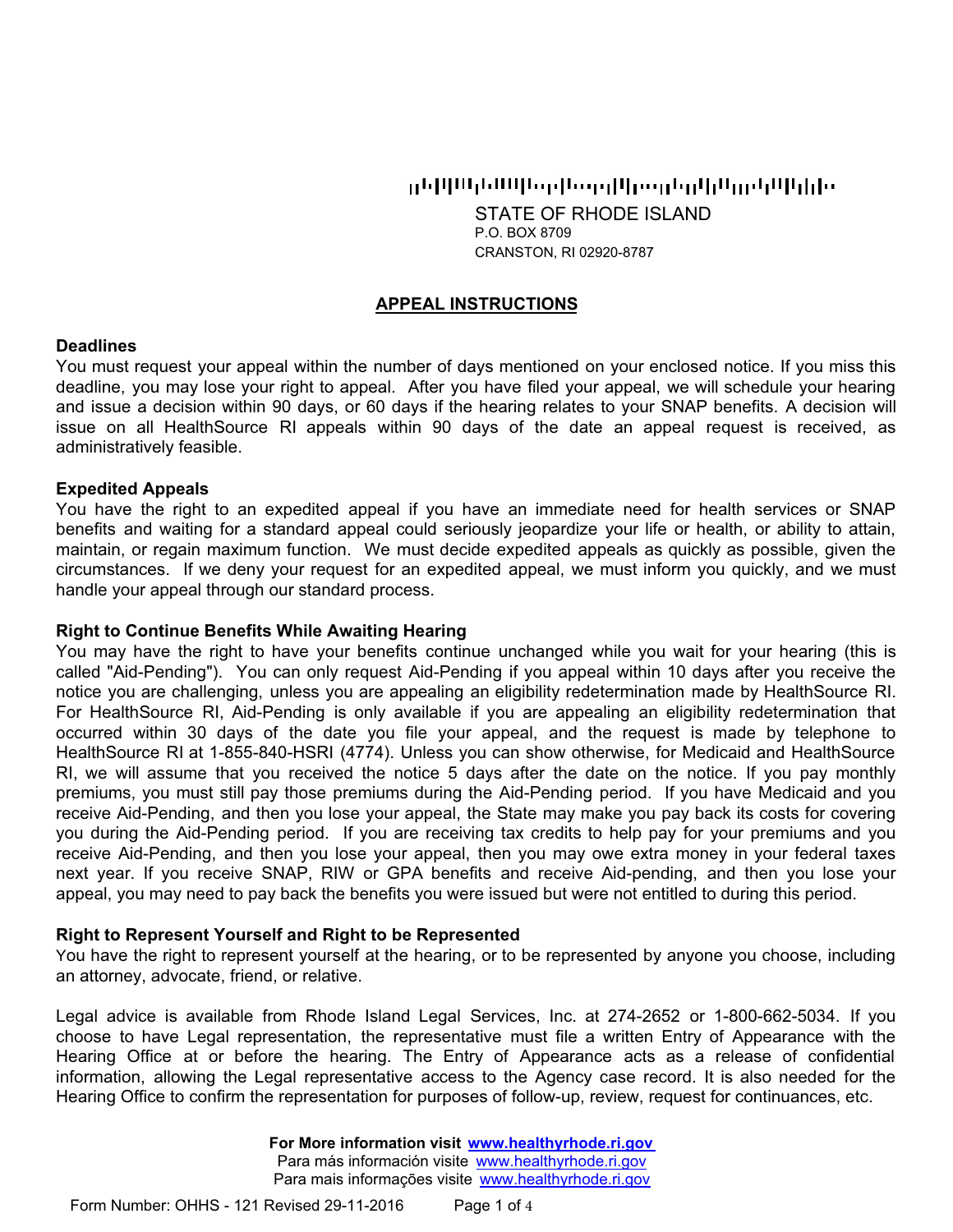## **Eligibility of Other Household Members May be Effected**

Our appeal decision may result in changes to the eligibility of another member of your household.

## **Access to Your Case Record**

You have the right to see your case record, including any evidence the State will use at your hearing. To view your case record, call us at 1-855-MYRIDHS (1-855-697-4347). If you are appealing an action taken by HealthSource RI, you may request a copy of your record by calling: 1-855-840-HSRI (4774).

## **Informal Resolution**

We may be able to fix your problem quickly without a hearing. Please call 1-855-MYRIDHS (1-855-697-4347) so that we can review your case informally. If you are appealing an action taken by HealthSource RI, you may contact HealthSource RI at 1-855-840-HSRI (4774) to request an informal review of your appeal. We will reach out to you in an effort to resolve your appeal informally. Your right to a hearing will not be impacted by efforts to resolve your issue informally.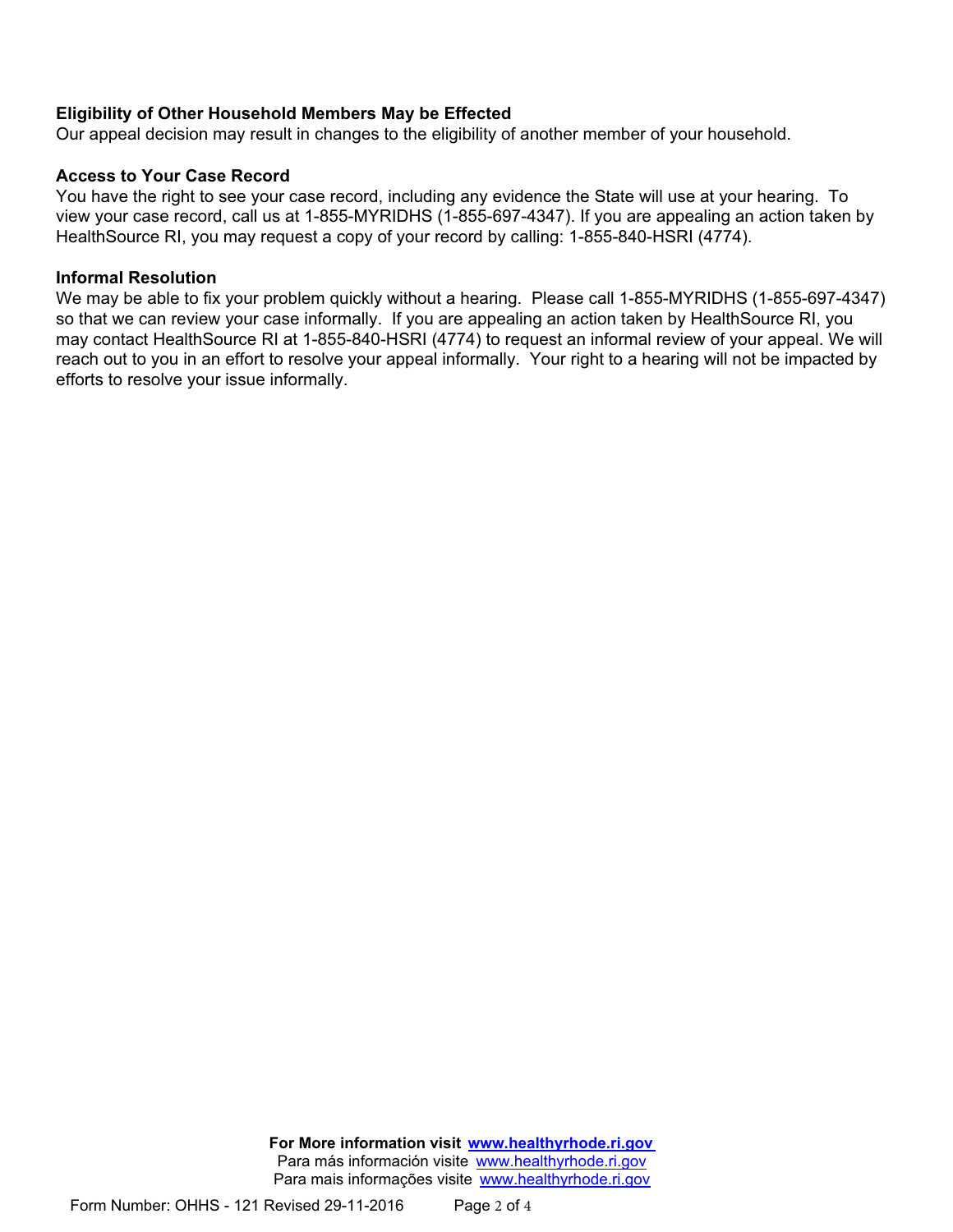# **APPEAL FORM**

## **Appeal Request Process**

You may request an appeal by doing one of the following below. If you submit this form, the state will complete a review of your case to try to resolve the issue.

- · **Online.** Log into your account at www.healthyrhode.ri.gov and click on "file an appeal".
- · **By phone.** You can file an appeal regarding Medicaid and Private Health Coverage through HealthSource RI by calling HealthSource RI at 1-855-840-HSRI (4774). For questions about filing an appeal for human services programs such as SNAP, RIW, Child Care, GPA, or SSP call the Department of Human Services at 1-855-MY-RI-DHS (1-855-697-4347).
- · **In person.** For in-person assistance visit **www.dhs.ri.gov** to view office locations.
- · **By mail**. Complete this form and mail it to ATTN: Appeals STATE OF RHODE ISLAND, P.O. BOX 8709, CRANSTON, RI 02920-8787.

| Name (required): Name (required):                                                        |                 |                   |
|------------------------------------------------------------------------------------------|-----------------|-------------------|
| Date of Birth (required):<br><u> 1980 - Andrea Barbara, amerikan personal (h. 1980).</u> |                 |                   |
| <b>Account Number:</b>                                                                   |                 |                   |
|                                                                                          |                 |                   |
| Phone number:<br><u> 1989 - Johann Barn, amerikansk politiker (d. 1989)</u>              |                 |                   |
| Email:                                                                                   |                 |                   |
| Do you need help speaking, reading or writing English?                                   | Yes<br>No:      |                   |
| If yes, what is your primary language?                                                   |                 |                   |
| Preferred method of contact (circle one): email / paper mail                             |                 |                   |
| You must check off the reason(s) for your appeal:                                        |                 |                   |
| Health Coverage:                                                                         | Human Services: |                   |
| Medicaid                                                                                 | <b>SNAP</b>     | <b>GPA</b>        |
| Private Plan - Health Source RI                                                          | <b>RIW</b>      | <b>CHILD CARE</b> |
| Both/Unsure                                                                              | <b>SSP</b>      |                   |
| Other (Please explain)                                                                   |                 |                   |

**For More information visit www.healthyrhode.ri.gov** Para más información visite www.healthyrhode.ri.gov Para mais informações visite www.healthyrhode.ri.gov